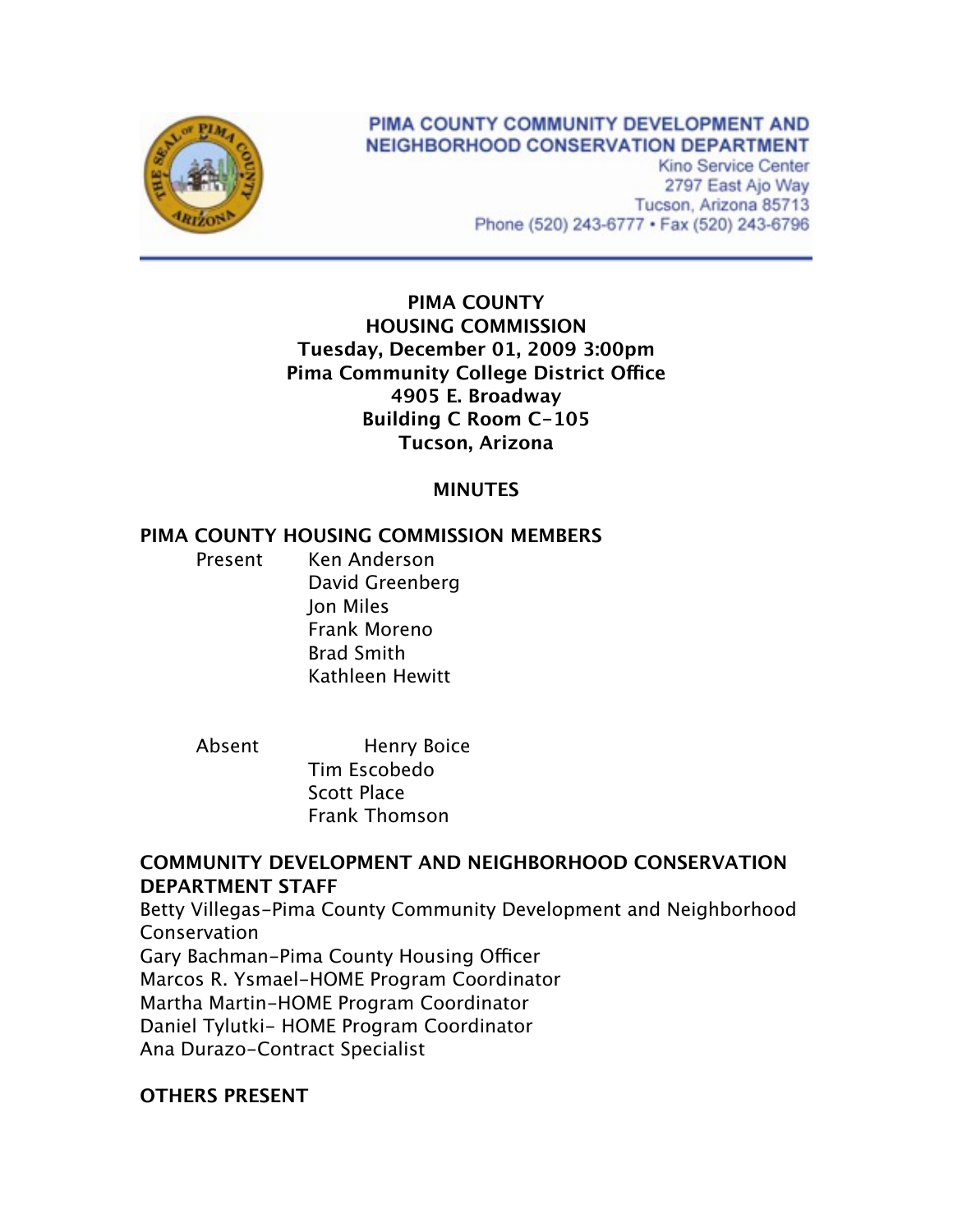Hank Atha, Deputy County Administrator

**WELCOME AND CALL TO ORDER** by Housing Chair Moreno at 3:04pm.

# **ROLL CALL**

Quorum present

## **CALL TO AUDIENCE**

An audience member spoke on about his concern of low income families being wiped out of the downtown area and asked that the Commission consider maintaining affordable housing in the downtown area.

# **BACKGROUND PRESENTATION ON CORONADO HOTEL: History, Management, Present Condition**

Mr. Albert Elias, from the City of Tucson, informed the Commission about the history of the Coronado Hotel, being built in 1928, considered a historical 42-unit structure, which was later purchased in 1989 by Downtown Development Corporation and was converted for low income and disabled. In May of 1991, DDC signed a 15 year contract with the City of Tucson to make the units subsidized housing. The contract expired in 2006 and DDC renewed the contract on an annual basis, therefore fulfilling their contract with the City of Tucson. Mr. Elias added that if the building was sold the residents there now, would be allowed to stay there until July of 2010. Mr. Elias also added that if the residents were asked to leave, that the City of Tucson would have vouchers from the HUD Section 8 program to assist them in finding new living quarters.

Mr. Corky Poster, a local architect, addressed the Commission and gave a report on the present condition of the building. Mr. Poster stated that the building was last rehabilitated in 1991 and is now safe for housing, but added that the building could use \$700,000.00 worth of rehabilitation, primarily for new condensing units and replace the 18 year old roof.

Mr. Elias commented that DDC received about \$20,000.00 in collectible monthly rents and about \$5,000.00 were used in building expenses, allowing the building to have a free monthly cash flow of about \$15,000.00.

# **DISCUSSION ON COUNTY ADMINISTRATOR CHUCK HUCKELBERRY RECOMMENDATION**

Mr. Hank Atha addressed the Commission and reviewed the memo the County Administrator sent on December 1, 2009 where he proposed that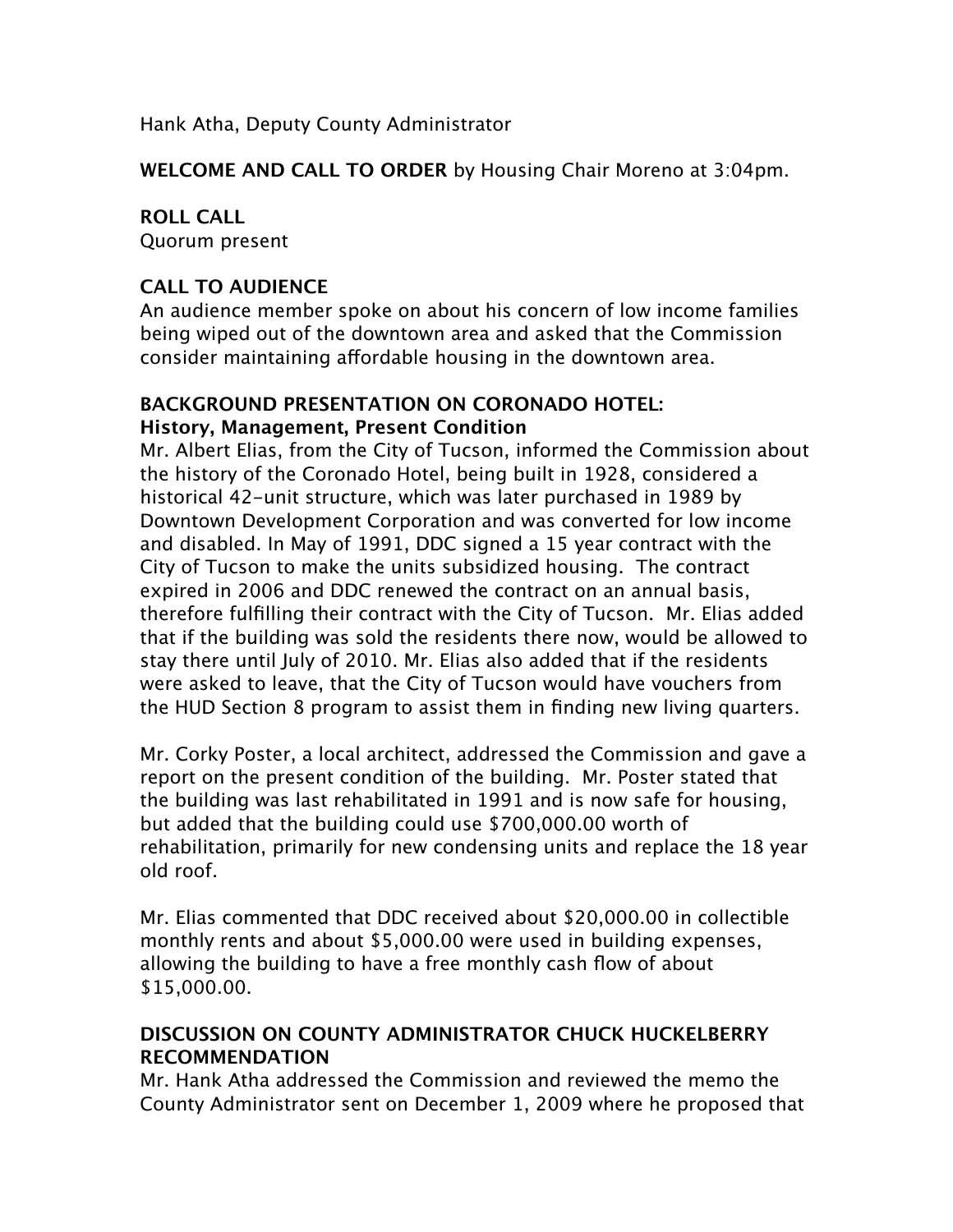if the building was purchased by the County that either the City of Tucson or a nonprofit organization manage the building.

There was discussion amongst the Commission members in regards to asking price of the building, the rehabilitation needs of the building and about the County purchasing building to maintain affordable housing to prevent a developer from evicting the low income residents.

#### **DISCUSSION AND POSSIBLE ACTION Reallocation of Housing Bond Funds**

Ms. Betty Villegas addressed the Commission and discussed that with the discretion of the Commission, the \$1.5 million dollars that were originally allocated to purchase foreclosed homes, a portion of that money be reallocated for the purchase of the Coronado Hotel building. She went on to explain that these funds had not been expended due to some challenges that had come about with the County purchasing foreclosed homes, but added that there would be no implications to the foreclosure program, since there was about \$20 million dollars of stimulus federal funds being awarded to the County and the City of Tucson for the foreclosure programs.

There was discussion amongst the Commission members in regards to the asking price of the building. They were informed that at this point, there were five other offers to purchase the building. They continued their discussion in regards to the management of the building if it was to be purchased by the County and who would undertake the rehabilitation responsibilities, with the main concern for the tenants there now.

Mr. David Greenberg made a motion to recommend that \$800,000.00 be reallocated from the foreclosed program for the potential purchase of the Coronado Hotel building by the County, with the stipulation that if the purchase is not successful, the funding be returned to the foreclosure program and that there be a cap on the \$800,000.00, if the County becomes a bidder. Mr. Ken Anderson seconded. Motion passed unanimously.

Mr. David Greenberg made a motion where the Committee authorized the County to purchase the Coronado Hotel building where not to exceed the